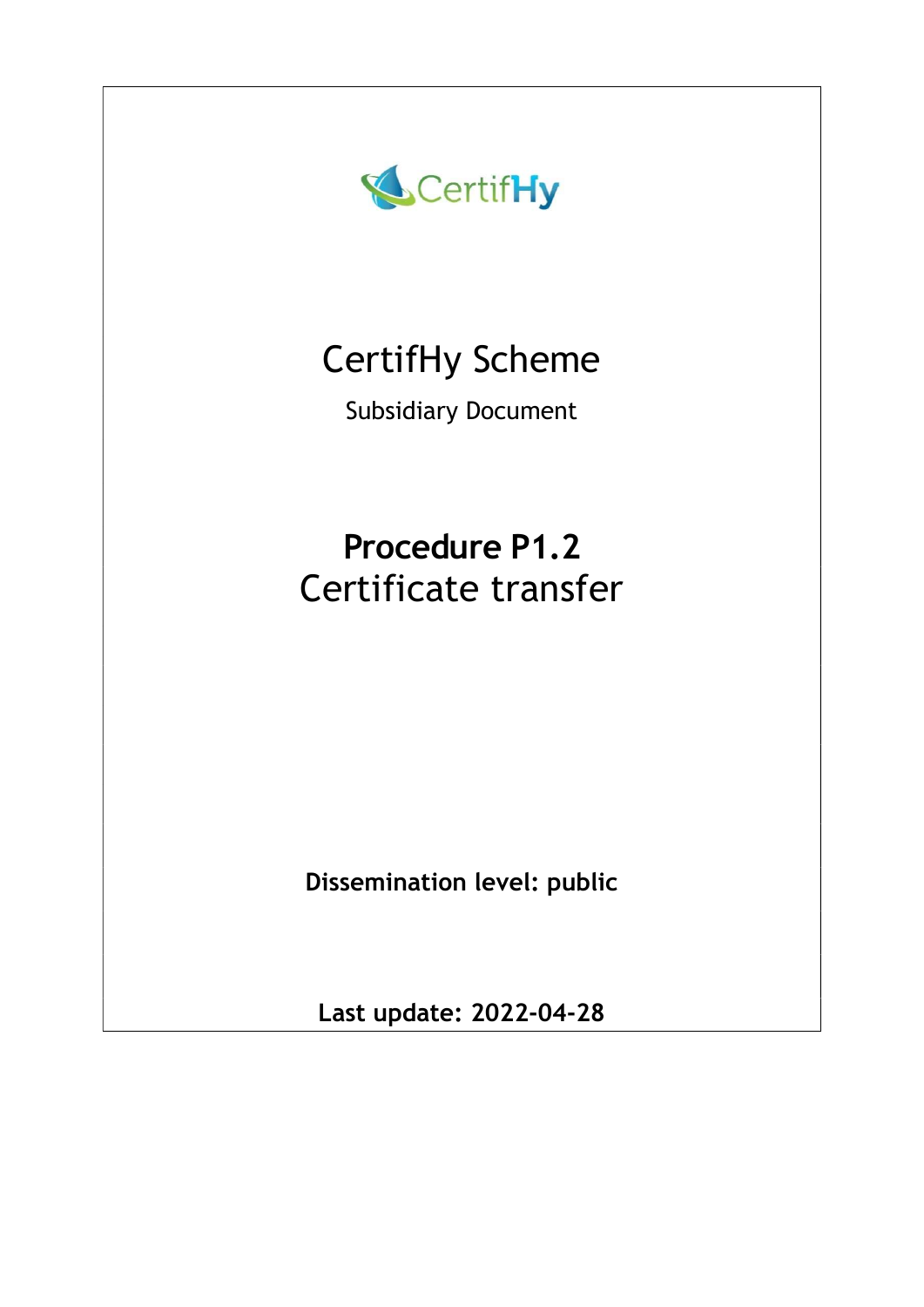



### Contents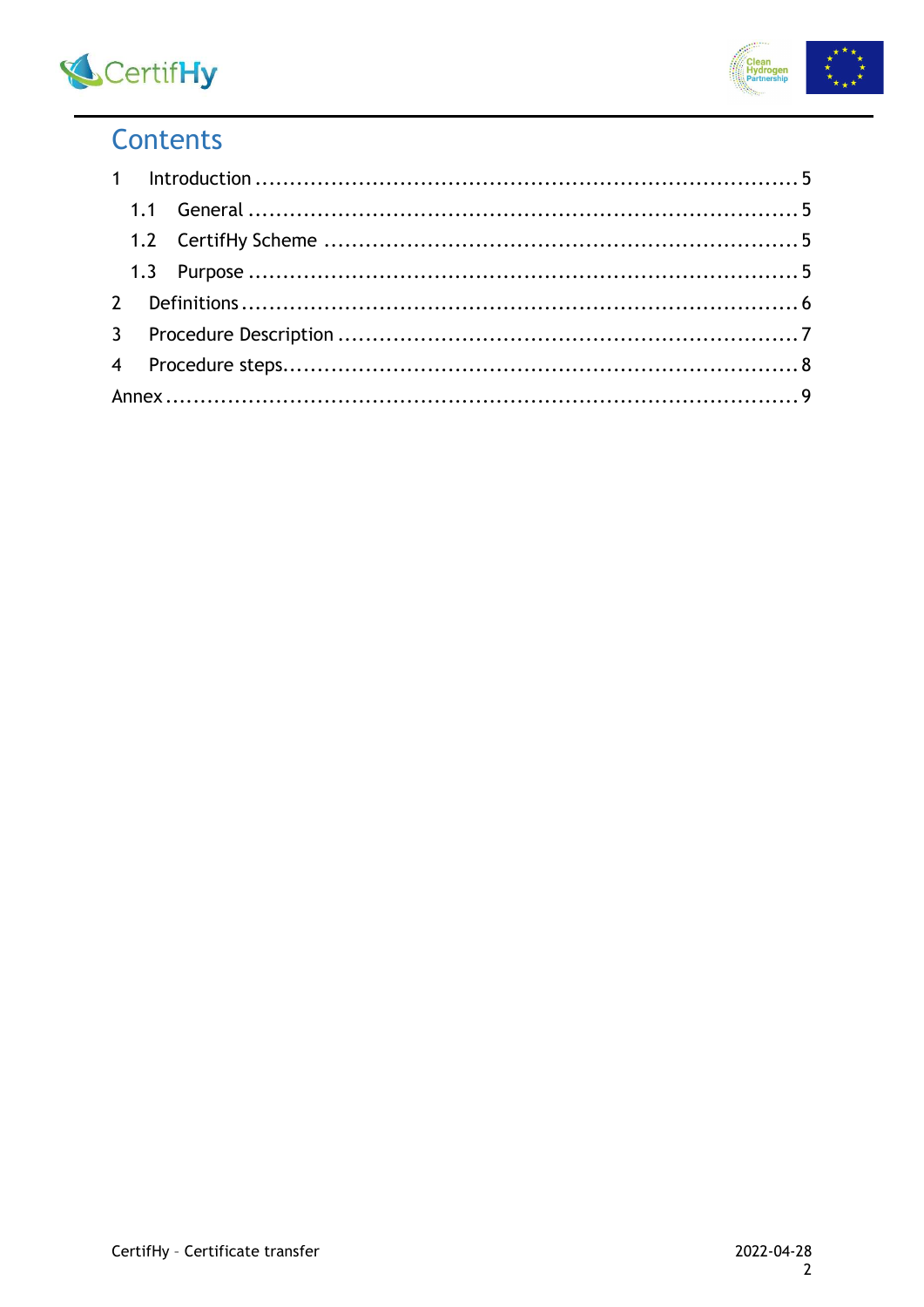



### Status of this document

This document, CertifHy-SD Procedure 1.2 Certificate transfer, is a subsidiary document to the 'CertifHy Scheme' of CertifHy.

In the event of conflict between the text of the CertifHy Scheme and the text of this document, the CertifHy Scheme shall always take precedence.

The CertifHy-SD Procedure 1.2 Certificate transfer document was formally approved by the CertifHy Stakeholder Platform on 28 April 2022.

The effective date of this CertifHy Scheme subsidiary document is 29 April 2022.

## Change History

| Version          | Date             | Description                                                                                              |  |
|------------------|------------------|----------------------------------------------------------------------------------------------------------|--|
| 0.1              | 2018-02-05       | Initial draft                                                                                            |  |
| 0.2              | 2018-02-26       | First working draft                                                                                      |  |
| $\overline{0.3}$ | 2018-05-17       | Working draft                                                                                            |  |
| 0.4              | 2018-06-15       | WG 1 feedback from webinar                                                                               |  |
| 0.5              | 2018-11-08       | Energinet (WG 1) feedback from webinar                                                                   |  |
| 0.6              | 2019-01-15       | Procedure cover and status streamlined                                                                   |  |
| 0.7              | 2019-01-29       | Update Certificate Transfer request                                                                      |  |
| 0.8              | 2019-02-18       | Annex 1 screenshot Certificate transfer<br>form added;<br>Intro and transfer request wording<br>improved |  |
| 0.9              | 2019-02-21       | Logo, doc status, dissemination level                                                                    |  |
| 0.10             | $2019 - 02 - 25$ | Clarifications (WG 1 feedback from<br>webinar)                                                           |  |
| 0.11             | 2019-03-04       | CertifHy WG1 endorsed                                                                                    |  |
| 1.0              | 2019-03-11       | CertifHy Steering Group endorsed                                                                         |  |
|                  | 2019-03-25       | CertifHy Stakeholder Platform endorsed                                                                   |  |
| 1.1              | 2021-08-09       | Adjustment to EECS requirements                                                                          |  |
| 1.2              | 2022-04-19       | CertifHy WG1 endorsed                                                                                    |  |
| 1.3              | 2022-04-27       | CertifHy Steering Group endorsed                                                                         |  |
| 2.0              | 2022-04-28       | CertifHy Stakeholder Platform endorsed                                                                   |  |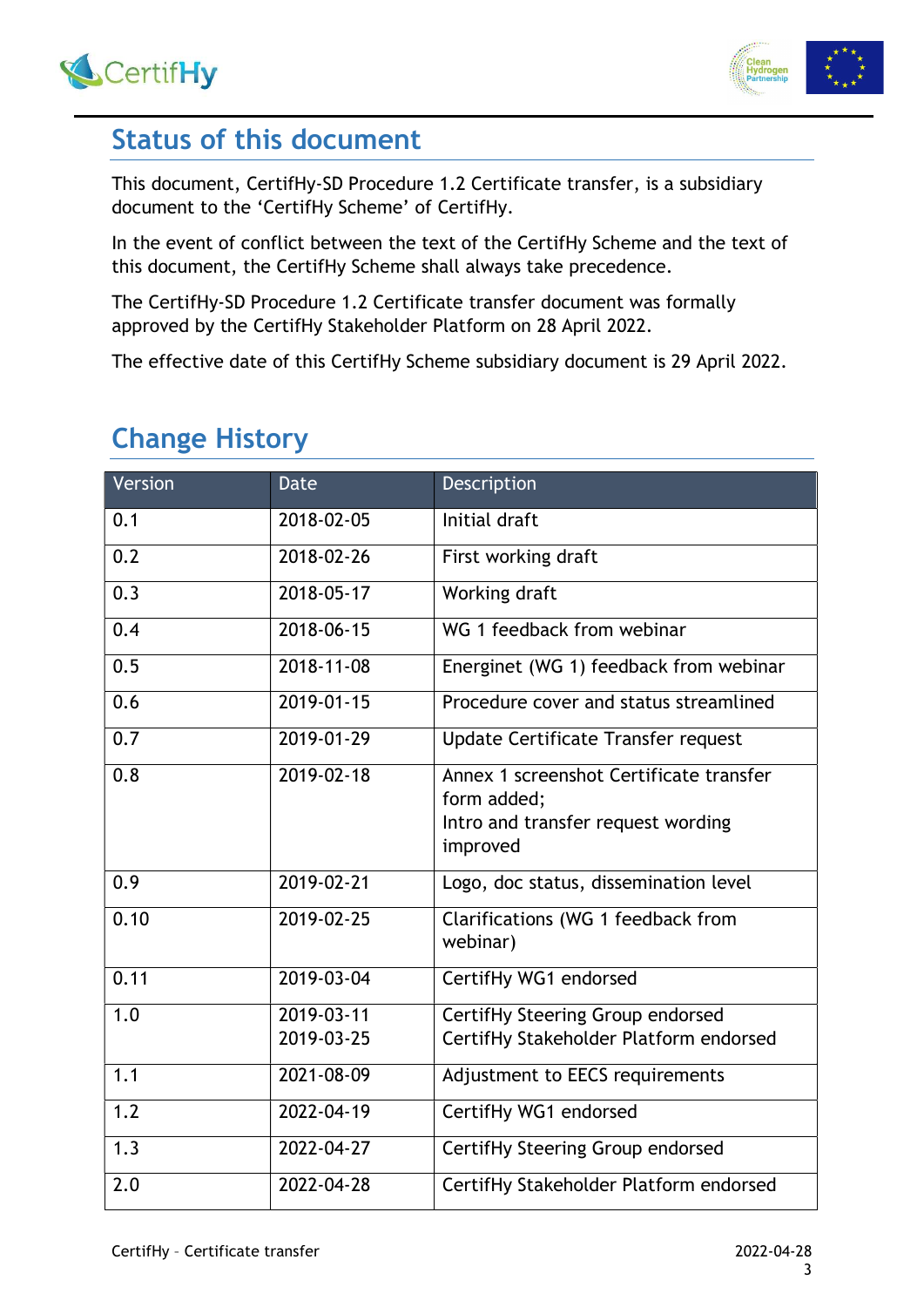

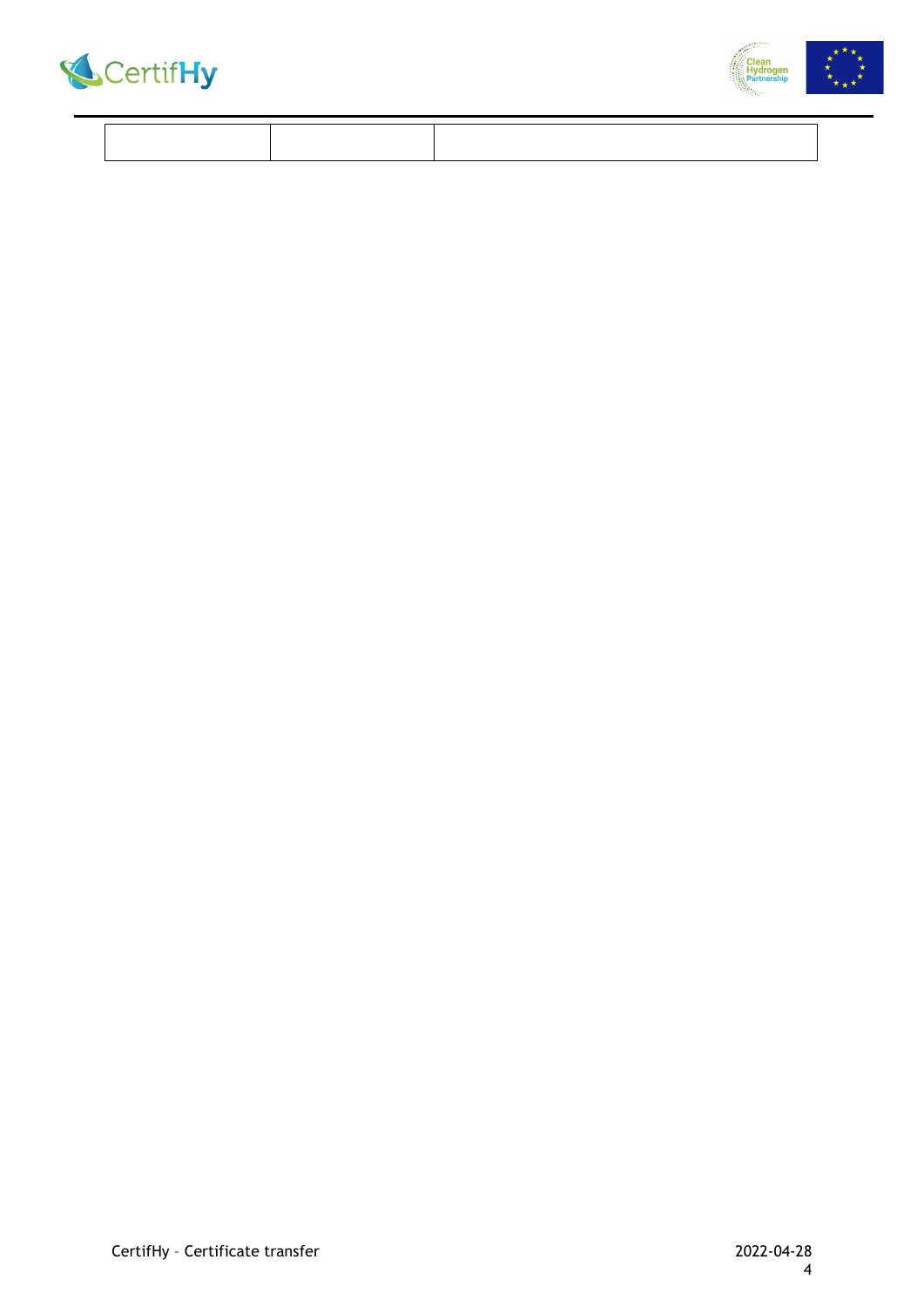



### 1 Introduction

### 1.1 General

CertifHy's mission is to advance and facilitate the production, procurement, and use of Hydrogen fulfilling ambitious environmental criteria in order to protect the climate and improve the living conditions of humankind.

CertifHy wants to contribute to and promote an environmentally, socially and economically sustainable production of Hydrogen in all uses including energy, mobility, chemical conversion, etc.

### 1.2 CertifHy Scheme

CertifHy is a European Certification Scheme for Hydrogen fulfilling specific criteria that sets out statements and principles regarding the operation of the scheme. It covers the entire upstream supply chain to the production device exit gate at defined quality. The scheme is continuously reviewed and improved by means of a multi-stakeholder dialogue.

The core features of the scheme are openness, reliability, integrity, quality and transparency. Those values are the fundamentals of CertifHy's relationship with its Stakeholders.

The Scheme is complemented by Procedure documents (P), which further provide detailed descriptions of the procedures.

#### 1.3 Purpose

The purpose of this document is to specify the procedure of the Certificate Transfer in the CertifHy Registry.

This Procedure document "P1.2 Certificate transfer" is a subsidiary document to the CertifHy Scheme.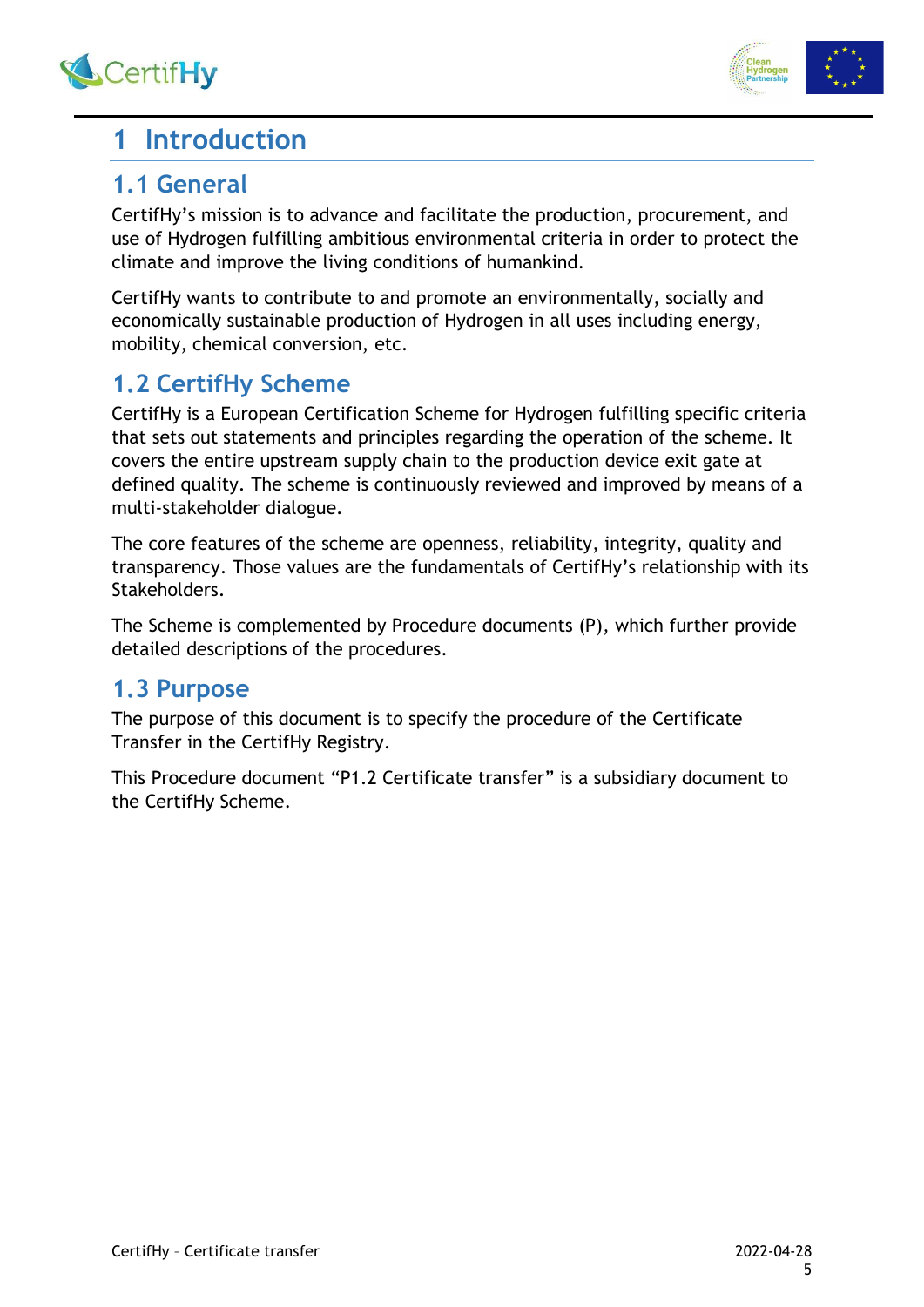



### 2 Definitions

For a common understanding of the terminology used in the CertifHy documents, definitions and terms are outlined and explained in the CertifHy scheme section 5.

In case this document uses further terminologies not specified in section 5 of the scheme, they are explained in the table below.

| Term                    | Definition                                                                                                                                                                                                                                                                                                                                                                                                                                                                 |  |  |
|-------------------------|----------------------------------------------------------------------------------------------------------------------------------------------------------------------------------------------------------------------------------------------------------------------------------------------------------------------------------------------------------------------------------------------------------------------------------------------------------------------------|--|--|
|                         | A request to transfer one or more CertifHy Certificates<br>which specifies (in accordance with the requirements of<br>the CertifHy Rules):                                                                                                                                                                                                                                                                                                                                 |  |  |
| <b>Transfer Request</b> | the identity of the relevant CertifHy Certificates;<br>$\qquad \qquad \blacksquare$<br>the identity of the Transferables Account in which<br>such CertifHy Certificates are held;<br>the identity of the Transferee's Transferables<br>Account; and<br>the Domain Code corresponding to the CertifHy<br>-<br>Registration Database on which such Transferables<br>Account is held,<br>and which is made by the Account Holder of that<br>۰<br><b>Transferables Account</b> |  |  |
|                         |                                                                                                                                                                                                                                                                                                                                                                                                                                                                            |  |  |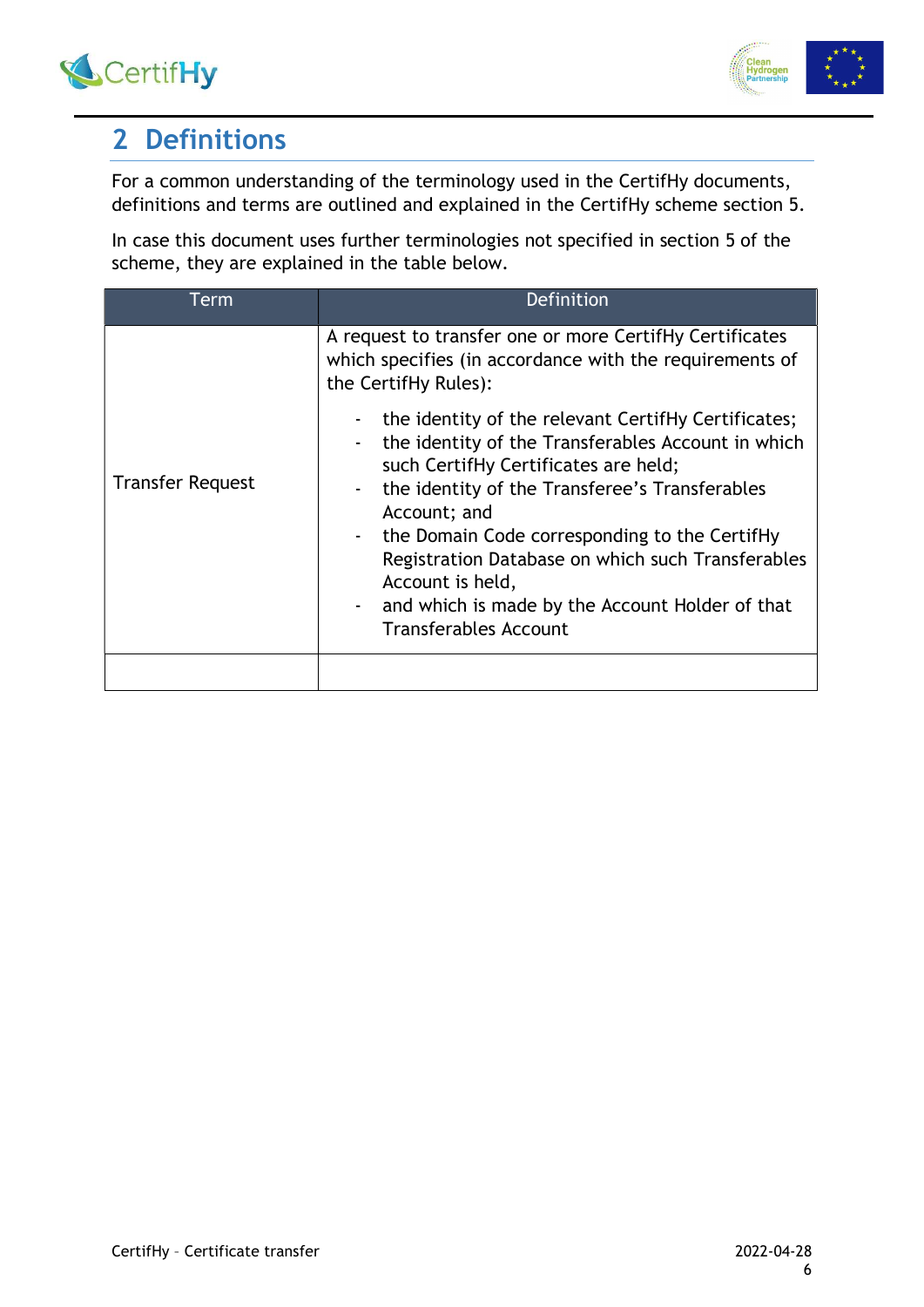



### 3 Procedure Description

Process overview (for illustrative purposes only)



Certificates can be transferred from one Account Holder to another provided that they have not expired. Transfers are initiated by the sending Account Holder, are subject for review by the Issuing Body, and have to be committed by the receiving Account Holder through an acknowledgement of receipt.

The commercial part of this transaction is outside CertifHy perimeters.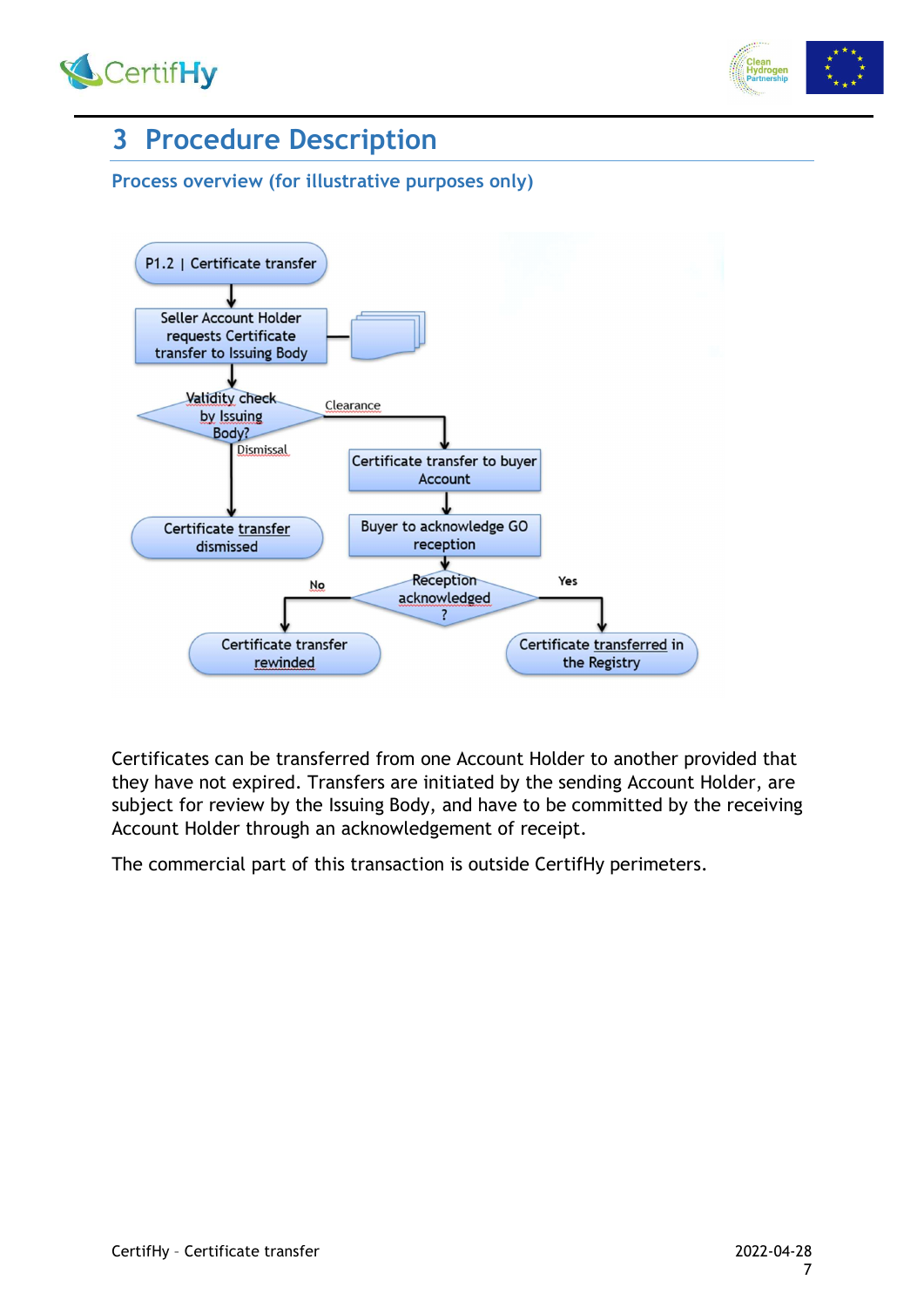



### 4 Procedure steps

#### Certificate transfer request

Only Account Holders or authorised legal entities of the Account Holder are able to transfer Certificates from one account (sender, seller) to another account (receiver, buyer).

Certificates can be requested for transfer between different Account Holders as long as they have not expired or cancelled.

Certificate transfer is initiated by the sending Account Holder via Registry request (see form in Annex 1).

Commercial settlement between seller and buyer Account Holder is in the sole responsibility of the two parties.

#### Review of Issuing Body

The Certificate transfer process is hard-wired in the Registry. The Issuing Body may verify and satisfy itself, that the Certificate transfer request submitted by the Account Holder (seller) is valid and all information in the request for Certificate transfer is accurate.

#### Certificate transfer dismissal

The transfer may be dismissed, e.g. because of incompleteness of information, pending corrections or sanctions.

#### Certificate transfer

The Certificate transfer, including its attributes, is executed in the Registry when there are no grounds for dismissal.

#### Buyer acceptance

In order to finally commit the Certificate transfer the buyer must acknowledge the reception of Certificates within 3 business days.

#### Rewind

If the buyer does not commit within the time limit, the Certificate transfer is rewound in the Registry.

#### Record tracking

CertifHy will retain all records to which it has had access to and which is the subject of a Transfer Request for not less than 10 years after its Cancellation or Expiry (or such longer period as may be required by applicable national legislation).